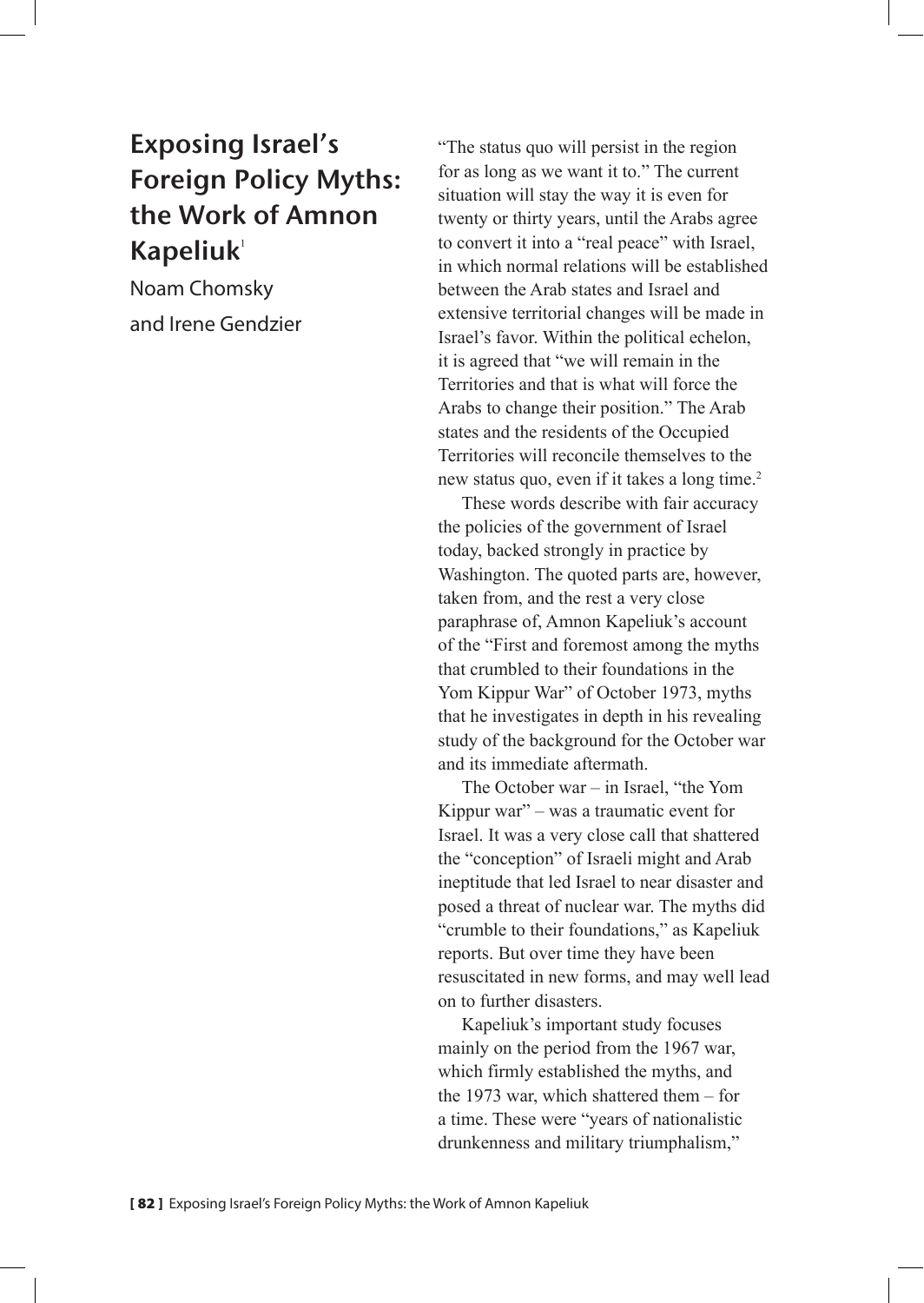in the words of historian Shlomo Ben-Ami, former Foreign Minister of Israel and a leading Israeli participant in peace negotiations, including Camp David 2000.3 The words also apply to Washington during the crucial years 1971-73, when Henry Kissinger had taken charge, displacing Secretary of State William Rogers. The period is a critical one in the history of Israel, with far broader global impact. What took place, and why, also provides many valuable lessons for today.

Israel's stunning military victory in 1967 established U.S.-Israel relations in pretty much the form that has persisted since. As always in the region, its enormous energy resources were not far in the background. Since World War II Washington has regarded these resources as "a stupendous source of strategic power" and "one of the greatest material prizes in world history."4 Prominent figures have recognized that control of Middle East oil would yield "substantial control of the world" and that America's control over Middle East oil producers "gives it indirect but politically critical leverage on the European and Asian economies that are also dependent on energy exports from the region,"5 an insight that goes back to George Kennan. "By 1947," historian Irene Gendzier comments, "the importance of the eastern Mediterranean and the Middle East to U.S. policy was beyond argument. Economic and strategic interests dominated calculations of U.S. policy, whether in Turkey, Iran, Saudi Arabia, Palestine, or Lebanon." And still do.<sup>6</sup>

Control was threatened, it was felt, by secular Arab nationalism, based primarily in Gamal Abdel Nasser's Egypt. Nasser's independence and role in the non-aligned movement were deeply disturbing to Washington and London. Syria was regarded in a similar light, also Iraq after British domination was overthrown in 1958. Israel's severe blow to Nasser's authority and power in 1967 was very welcome to Washington, and also to Saudi Arabia, Egypt's main regional rival, then engaged in a proxy war with Egypt in North Yemen. The Kingdom was then and remains by far the most important of the oil states. It has also long been the center of extreme Islamic fundamentalism and has been very active throughout the Muslim world in propagating its radical Wahhabi doctrines. In the conflict between secular nationalism and radical Islam, the U.S. and Britain have regularly supported the latter, regarded as much less of a threat to their interests.7

After its 1967 victory, Israel was granted the role of "strategic asset," although its potential had been recognized as early as 1948.<sup>8</sup> In that year and the year that followed, the U.S. warned Israel of the risks of relying exclusively on force to resolve the conflict over Palestine, alarmed by its territorial expansion and expulsion of Palestinian refugees. In the period following the 1967 war, its role was significantly enhanced, particularly in 1970, when Israel, at Washington's behest, mobilized its forces to deter a possible Syrian intervention in Jordan to support Palestinians then being massacred by Jordanian forces during "Black September." Syrian intervention was regarded as a threat to the Hashemite monarchy, and potentially to Saudi Arabia. The U.S. was so bogged down in Indochina that it was unable to act decisively. By then, Israel had found its natural place within the Nixon Doctrine, which recognized that the U.S. could "no longer play policeman to the world" and would therefore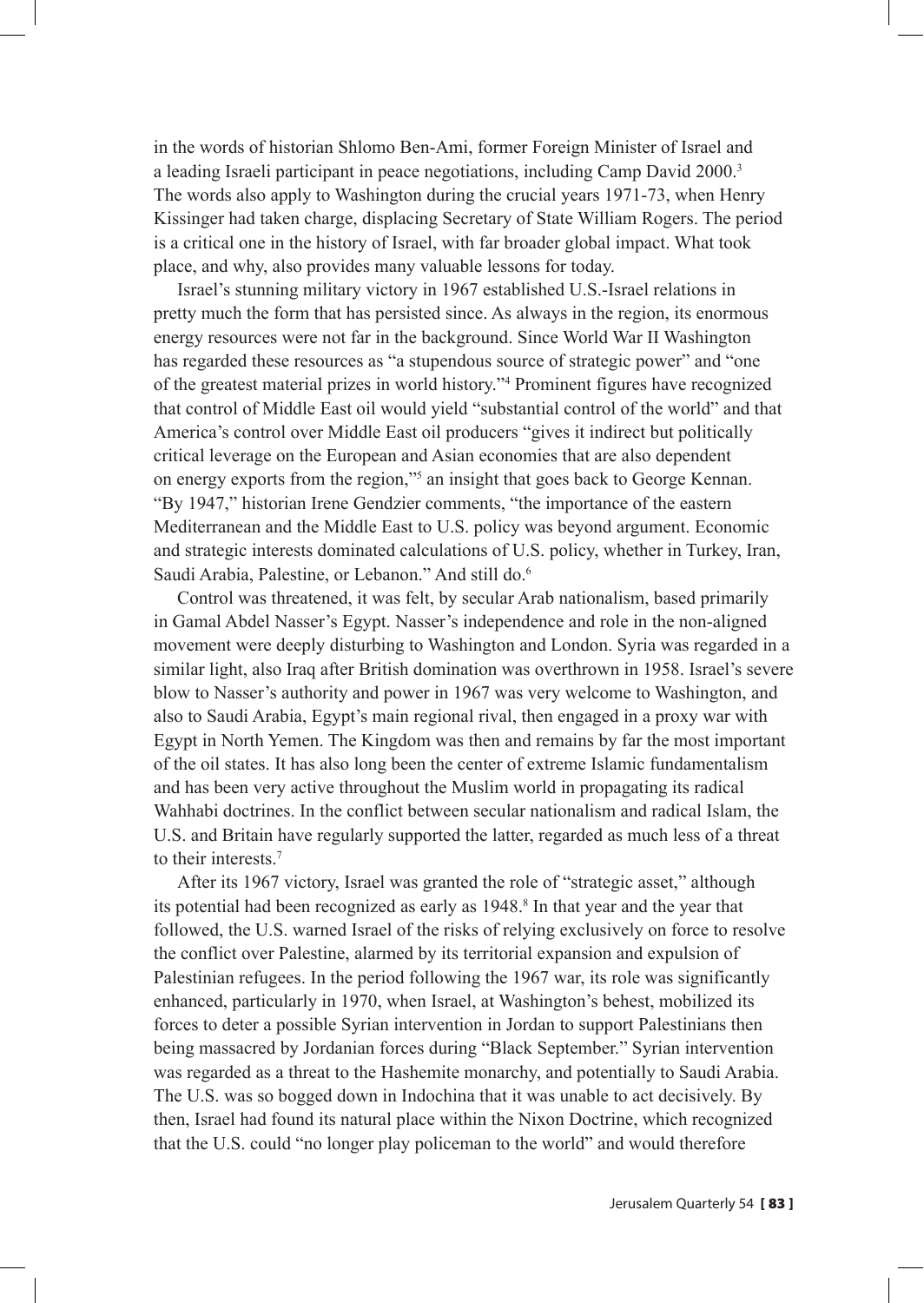"expect other nations to provide more cops on the beat in their own neighborhood" (Defense Secretary Melvin Laird). Police headquarters, it was understood, remain in Washington, with a branch office in London. The two main cops on the beat in the Middle East precinct were Israel and Iran (then under the Shah), informally allied.

Reviewing this system in 1974, Robert Reppa, a former Middle East analyst for the Defense Intelligence Agency, wrote that Israeli power had protected the regimes of Jordan and Saudi Arabia from "a militarily strong Egypt" in the 1960s and that "the Israeli-Iranian interrelationship" continued to contribute to the stability of the region, securing U.S. interests. The picture was endorsed in May 1973 by the Senate's ranking oil expert, Senator Henry Jackson, a strong supporter of Israel. He stressed "the strength and Western orientation of Israel on the Mediterranean and Iran [under the Shah] on the Persian Gulf," two "reliable friends of the United States [who] have served to inhibit and contain those irresponsible and radical elements in certain Arab States … who, were they free to do so, would pose a grave threat indeed to our principal sources of petroleum in the Persian Gulf."9

There were precursors. In 1958, a critical year in the region, the National Security Council had concluded that a "logical corollary" of opposition to radical Arab nationalism "would be to support Israel as the only strong pro-Western power left in the Middle East,"10 the policy instituted after Israel's 1967 victory.

Earlier, in the spring of 1949, Israel's military successes had impressed the U.S. military, leading the U.S. Air Force Chief of Staff to send a memo to the U.S. Joint Chiefs on the subject of "U.S. Strategic Interests in Israel," in which he observed that Israel "has demonstrated by force of arms its right to be considered the military power next after Turkey in the Near and Middle East." In the light of these developments, he concluded that "as the result of its support to Israel, the United States might now gain strategic advantages from the new political situation."<sup>11</sup>

The post-1967 arrangements fulfilled David Ben-Gurion's aspiration for an "Alliance of the Periphery," based on the triangle Israel-Iran-Turkey (allied with Israel, secretly, since 1958) and barring Nasserite and other secular nationalist tendencies as well as Soviet influence. The U.S. had refused to endorse this proposal in 1958, Ben-Ami reports, but the 1967 victory changed the strategic calculus.

Immediately after the June 1967 war, on June 19, the Israeli cabinet formulated a peace proposal calling for the return of captured Syrian and Egyptian territory but omitting the West Bank and Gaza,<sup>12</sup> commonly claimed to have been a generous offer. It seems, however, to have been solely an internal document. According to Ben-Ami, "no formal peace proposal was made either directly or indirectly," and though the Americans were briefed, they "were not asked to convey [the proposal] to Cairo and Damascus as formal peace proposals." And no reply was expected. Ben-Ami's account is extended by Avi Raz in his detailed review of Israeli and U.S. archives.13 He concludes that the version given by Abba Eban, on which many scholars and writers have relied, "is nothing but a fiction," and that the "the 19 June resolution was not a generous offer at all but a diplomatic maneuver to win over the one international player that really mattered to Israel – the United States," with the primary objective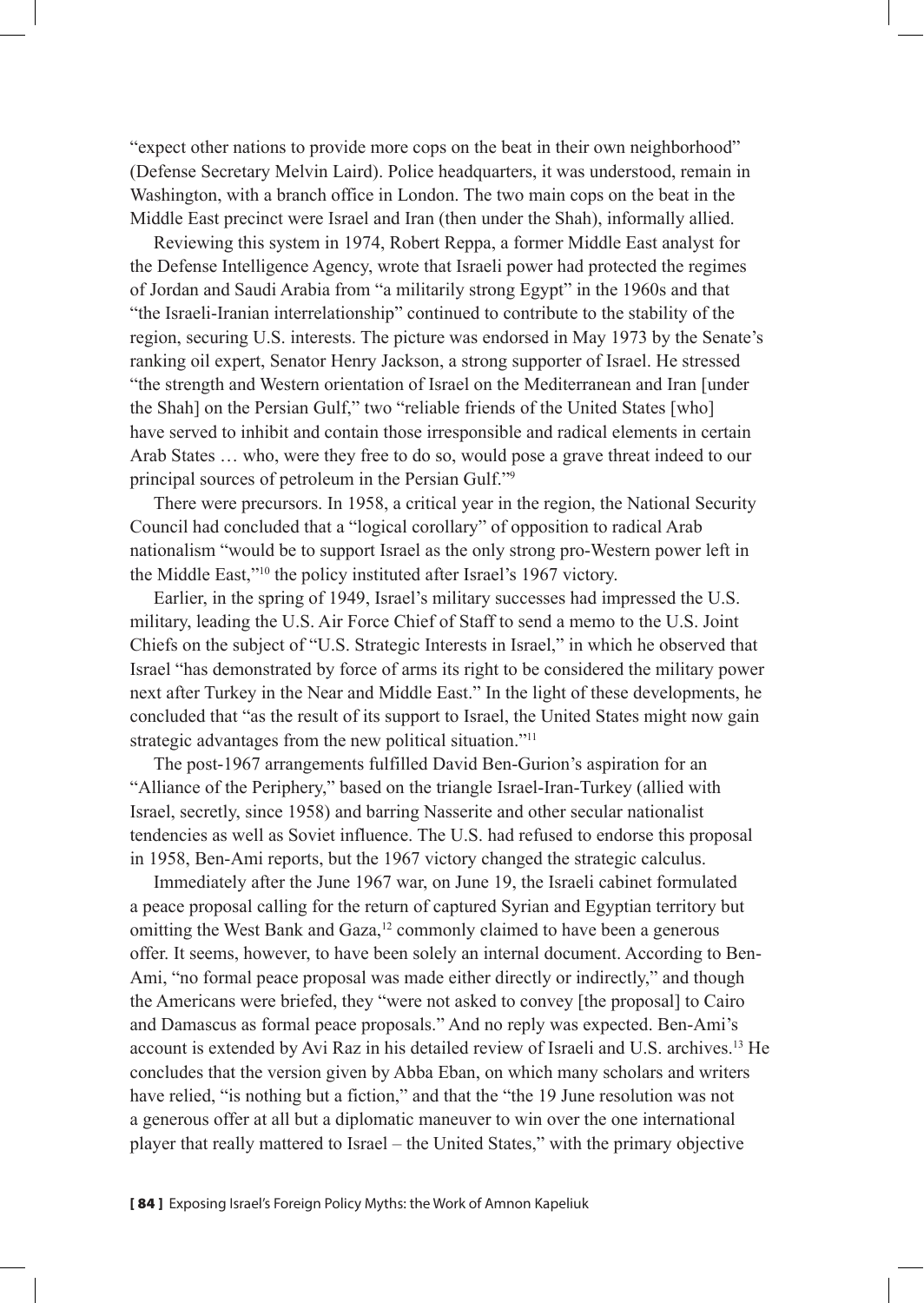of heading off a "Soviet drive for a United Nations resolution demanding Israel immediately and unconditionally withdraw from the territories occupied in the war."

The matter was quickly rendered moot by the initiation of the program of "creeping annexation" by new settlements in the Occupied Territories. The guiding doctrines were formulated by Moshe Dayan, the most influential figure throughout the post-1967 period who also rose to heroic status in the United States. As he explained in August 1971, "We must consider ourselves the permanent government in the Territories and plan and carry out as much as possible and not leave options open for the day when peace comes, which may be distant."14

Diplomatic efforts did not cease, but were still-born. In December 1969, Secretary of State Rogers made several proposals known as "the Rogers Plan," calling for Israeli withdrawal from Egyptian territory and an official end to the state of war. It was rejected by both Israel and Egypt.

In Egypt, in the interim, popular demonstrations intensified the massive frustration with the failure to arrive at a political solution to the Mid-East crisis, leading Nasser to launch the War of Attrition, beginning in March 1969. It escalated through the following February as Israeli forces reached into Egypt, leading Nasser to turn to the USSR for assistance. But, as Kapeliuk reminds us, "while the War of Attrition was at its height, Nasser began to ponder ways to end it."

The Egyptian President made his views on the subject known in an important interview he granted on February19, 1970, to the special Cairo correspondent of the French daily *Le Monde*, Eric Rouleau. In it Nasser expressed the view that "it will be possible to establish a lasting peace between Israel and the Arab countries, not excluding economic and diplomatic relations, at such time as a satisfactory solution will have been reached on the two sole [sic] problems that are the causes of the current conflict, the occupied territories and Palestinian refugees."15 At the time, the Israeli Prime Minister, Golda Meir, rejected Nasser's overture.

A major potential breakthrough took place in February 1971, in negotiations with UN mediator Gunnar Jarring. President Sadat of Egypt, who succeeded Nasser after his death, agreed to "enter into a peace agreement with Israel containing all the … obligations as provided for in Security Council Resolution 242"16 of November 1967 (recognized on all sides, formally at least, to be the basic UN document – and, crucially, making no mention of Palestinian national rights), once Israel withdrew from the Sinai. Sadat also offered an interim settlement as a first stage.

"The combined significance of the Egyptian offers could not be overstated," Israeli strategic analyst Zeev Maoz writes in his magisterial review of Israel's security policies from 1948.17 But "blind and drunk throughout" (Ben-Ami), Israel rejected the offer, responding to Jarring that it "will not withdraw to the pre-June 1967 lines."18 At the time, Israel was planning extensive development projects in the Egyptian Sinai, including a city (Yamit) and many settlements, while driving thousands of Bedouins into the desert, destroying towns and villages in preparation for these plans.

Sadat's offer of a full peace treaty was supported by the U.S. State Department, but "they were up against two formidable enemies," Maoz observes: "Golda Meir in Israel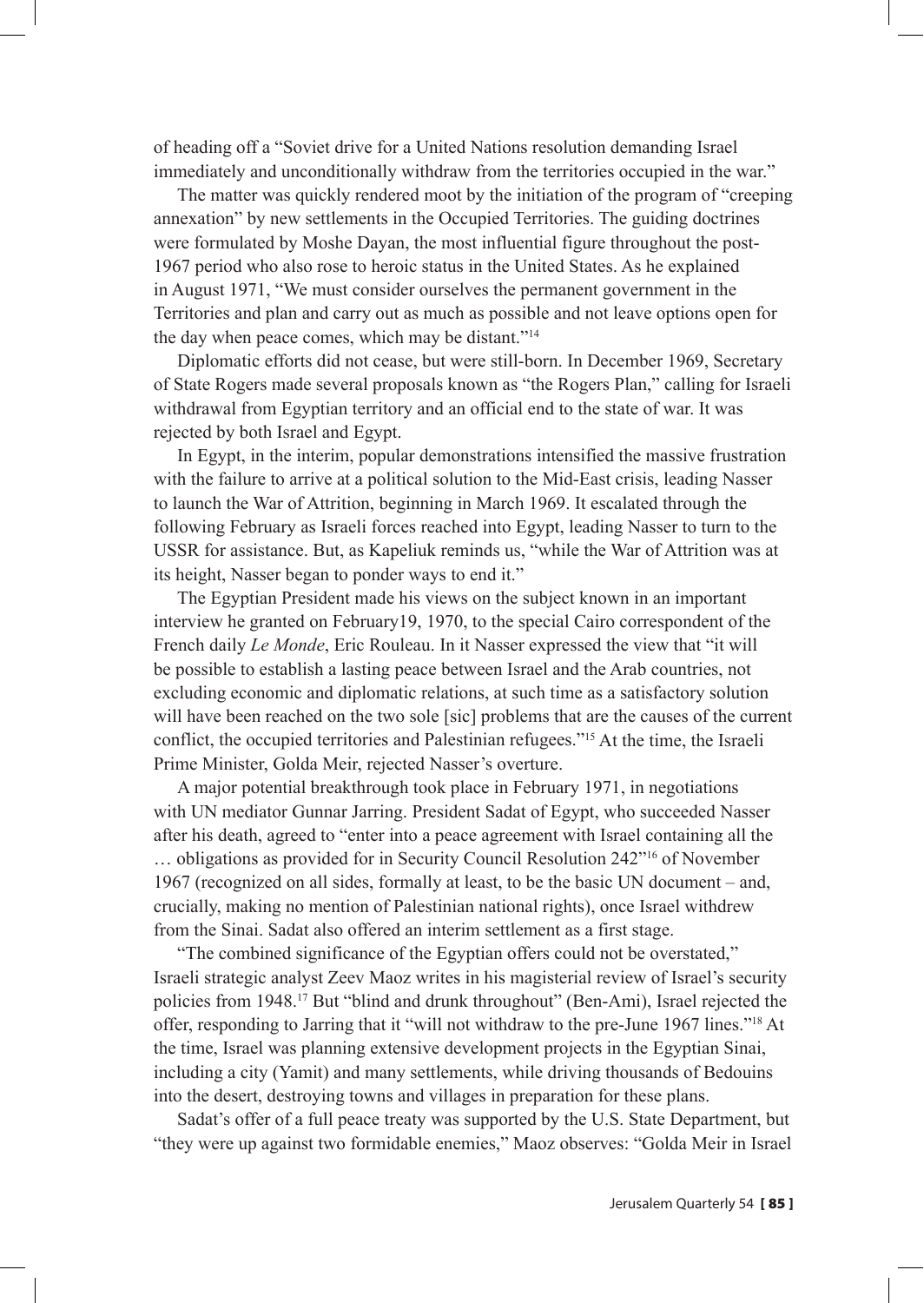and Henry Kissinger, the U.S. national security adviser."19 Ben-Ami writes that "It is difficult to imagine a greater gulf than that which existed between the resourceful peace strategist, the compulsively creative and far-sighted statesman that was Sadat, and the trivially immobile government led by Mrs Meir," which rejected all offers while pursuing its ambitious programs of expansion into the Egyptian Sinai.

In earlier years, Israel had developed even more ambitious plans of expansion, but these were blocked by Washington. Not this time, however. Kissinger's doctrines were no less "immobile" than Meir's. In his memoirs eight years later, Kissinger outlines (and justifies) his policy of "stalemate": no negotiations, just reliance on force, in which Israel reigned supreme, he assumed, adopting the triumphalism of the times. He also spells out his reasoning: it was necessary to insist upon "stalemate until Moscow urged compromise or until, even better, some moderate Arab regime decided that the route to progress was through Washington … Until some Arab state showed a willingness to separate from the Soviets, or the Soviets were prepared to dissociate from the maximum Arab program, we had no reason to modify our policy" of stalemate.<sup>20</sup>

It is hard to imagine that Kissinger was unaware that one of the two major Arab States, Saudi Arabia, did not even have diplomatic relations with the hated Russians, and that the other, Egypt, was plainly "showing a willingness to separate from the Soviets" – and shortly after even expelled Soviet advisers in a further effort to induce Washington to support the peace initiative. As for the Soviets, the question of their dissociating from the maximum Arab program did not even arise. They remained well within the international consensus to which, at the time, the U.S. still adhered. The matter was not obscure. As Senate Foreign Relations Committee Middle East specialist Seth Tillman pointed out, "The official Soviet position has been consistent since 1948 in support of Israel's right to exist and consistent since 1967 in support of Israel's right to a secure national existence, as called for in Security Council Resolution 242, within its 1967 borders."21

Kissinger's account of his decisions is so bizarre that one is tempted to suspect that the real issue was the "bureaucratic turf struggle" between Rogers and Kissinger to which Maoz alludes. The fact that he was willing to repeat these absurdities eight years later defies comment.

Kissinger won the "turf struggle," replacing Rogers as Secretary of State, and took total control of foreign policy. At this point Sadat and peace were facing only "formidable enemies": Israel and Kissinger. Nevertheless, he proceeded with further initiatives. All were dismissed or rebuffed. Not surprisingly, he was well aware of the unified front of rejectionism that he was facing. "Every door that I opened was slammed in my face by Israel with the blessing of the United States," he informed the U.S. press a few months before he launched the war: "There was only one conclusion – if we do not take our fate into our own hands there will be no movement. Now is the time for a decision. The time has come for a shakeup … The Americans have left us no other way out."22

Sadat made it crystal clear that if peace was barred by Israeli immobilism and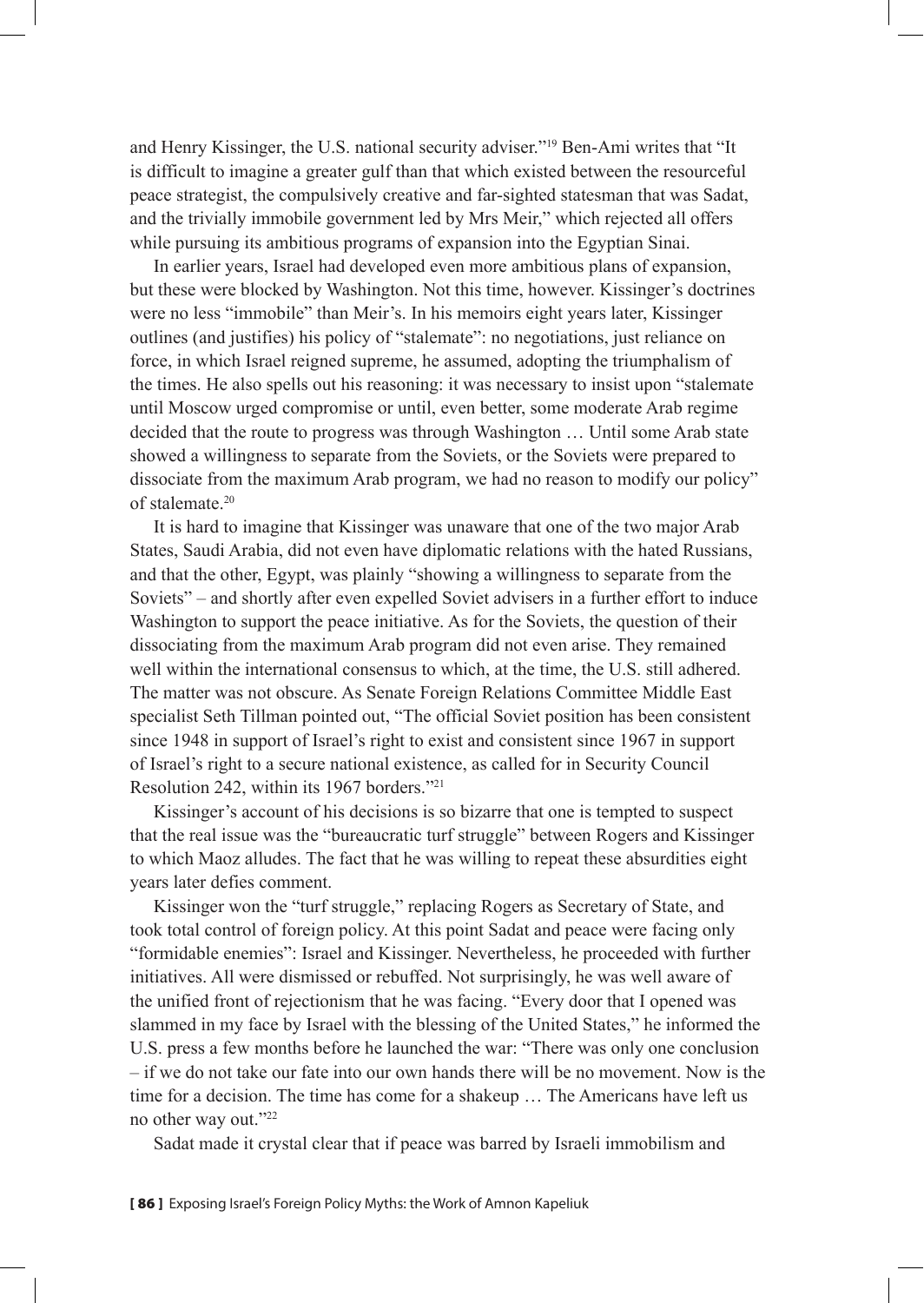Kissinger's insistence on stalemate, he would have to turn to war. His warnings elicited mostly ridicule in the reigning atmosphere of "nationalistic drunkenness and military triumphalism." Kapeliuk writes that "The Egyptian threats and the reports from Arab and foreign forces about the dangers of an Arab offensive against Israel were received by Israelis with ridicule, swaggering contempt and a deluge of jokes." Israelis were mesmerized by their confidence that "war is not for Arabs," as the "conception" was articulated by General Ezer Weizmann, who later became President.

The few who took Sadat seriously and tried to warn of the severity of the threat were also ignored, even the Deputy Chief of General Staff, General Israel Tal, who tried almost desperately to persuade the intelligence chiefs and the General Staff to attend to the facts before their eyes until a few days before the war, and was effectively cashiered from the army for his pains, on the initiative of the supremely confident hawk Moshe Dayan. Kapeliuk describes these events as "another symptom of the omnipotent power of the Defence Minister in everything done within the IDF, and the lack of public supervision over his actions."

A peace agreement with Egypt, the only major Arab military force, would have been a very considerable step towards security for Israel. Its reasons for preferring expansion to peace and security were clearly articulated by leading military-political figures. General Chaim Bar-Lev of the governing Labor Party wrote in March 1972 that "I think that we could obtain a peace settlement on the basis of the earlier [pre-June 1967] borders. If I were persuaded that this is the maximum that we might obtain, I would say: agreed. But I think that it is not the maximum. I think that if we continue to hold out, we will obtain more."23 A few weeks later General Weizmann explained that if Israel were to withdraw from the conquered territories, it could not "exist according to the scale, spirit, and quality she now embodies."24 In the prevailing atmosphere that Kapeliuk reviews, one of arrogant dismissal of Arab military capacity and indeed racist contempt for Arabs generally, there seemed little reason to be unduly concerned about security problems.

The October war proved otherwise, shattering the myths. Furthermore, the war brought the superpowers dangerously close to nuclear confrontation. Kapeliuk writes that this was "one of the gravest international crises in Moscow-Washington relations, maybe the gravest one since the Cuban Missile Crisis in 1962. For a moment it looked like a confrontation between the two superpowers … was near."

To warn the Russians, Kissinger raised the nuclear alert to DEFCON 3, just below DEFCON 2 (the level at the peak of the Cuban missile crisis).

What was Kissinger warning the Russians about? Brezhnev was bitterly critical of the Israelis for continuing to violate the cease-fire and "continuing 'to seize new and new territory from Egypt.'"25 According to the National Security Archive documentation of Kissinger's role in this period, Nixon did not see the letter sent by Brezhnev until the following day. Timing was critical here. Brezhnev proposed the following: "Let us together urgently dispatch to Egypt the Soviet and American military contingents, to insure the implementation of the decision of the Security Council."26 The Soviet leader warned of unilateral action: "if you find it impossible to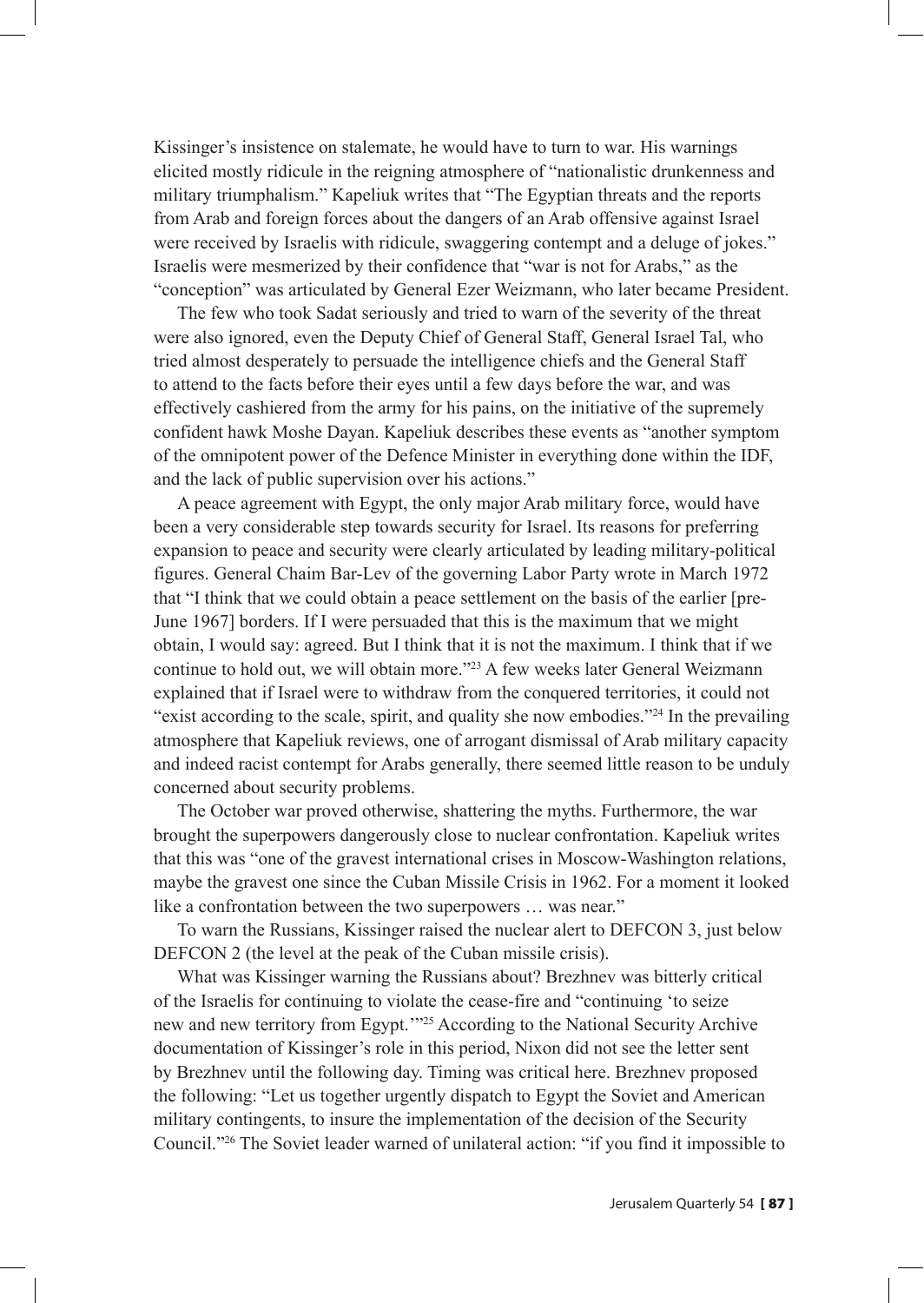act jointly with us … we should be faced with the necessity urgently to consider the question of taking appropriate steps unilaterally." While Soviet insiders claimed that no military moves in the Middle East were seriously planned, the movement of some East German troops as well as signs of transport planes being sent to Egypt, evoked a sharp response in Washington.

The U.S. response to Brezhnev's letter which was sent out under Nixon's name, although he had not seen it, contained both a rejection of the proposal for joint U.S.- Soviet military contingents in Egypt, and a denial that the "cease fire is now being violated on any significant scale."27 In addition, it asserted U.S. support for the ceasefire and warned against the possible consequences of the USSR taking unilateral action.

Following the nuclear alert, Dobrynin called Kissinger, exclaiming, "I did not see why the U.S. government was trying to create the impression of a dangerous crisis."<sup>28</sup> Kissinger responded by claiming that domestic factors had been major determinants of U.S. action, and then assured Dobrynin that the DEFCON alert would be cancelled the next day.29

It was not only Nixon who was initially kept in the dark about Kissinger's moves; so was NATO. To the great outrage of its members, NATO was not consulted about the decision on DEFCON 3, which in itself clearly undermined the central purpose of NATO's Nuclear Planning Group.

Kissinger's reply to French Ambassador Kosciusko-Morizet's objection to the "lack of U.S. consultation during the crisis either on the alert or the latest U.S. resolution at the Security Council" was to disparage Washington's European allies as "hostile powers. Not once did we get their support."30 The French position reflected that of other NATO members, leading Donald Rumsfeld, who was then U.S. Ambassador to NATO, to report sympathetically, that "most of the allies felt embarrassed by not being even generally aware of what has been happening in the U.S.-Soviet discussions." Rumsfeld added that they were "further surprised and made to feel irrelevant by the calling of the alert without prior notification until more than seven hours later."31

This was the context for Kissinger's famous "shuttle diplomacy," an effort to achieve some gains from the catastrophe for which he bore considerable responsibility. But Kissinger's involvement in the October War, which is little known, preceded this.

U.S. sources disclose that "Moscow was interested in a cease-fire throughout the conflict," given their scepticism about Arab military prospects and their concern about the war's effect on U.S.-Soviet relations.<sup>32</sup>

The Egyptian leader, however, "wanted to keep fighting in order to get political concessions from Israel while Israel rejected a cease-fire that left Arab territorial gains in place."33 By the fourth day of the war, the Soviets let the U.S. know that they wanted a UN Security Council resolution supporting a cease-fire, although they were eager not to have their role be public. Kissinger delayed responding to the Soviets in order to "give Tel Aviv time for military advances."34 As a result of Israel's advances, the Egyptians turned against the cease-fire, relying on the Soviets for military aid.

As the war continued, Israelis became concerned about the Soviets resupplying their Arab clients and turned to the U.S. for assistance. By Oct 12-13, Kissinger was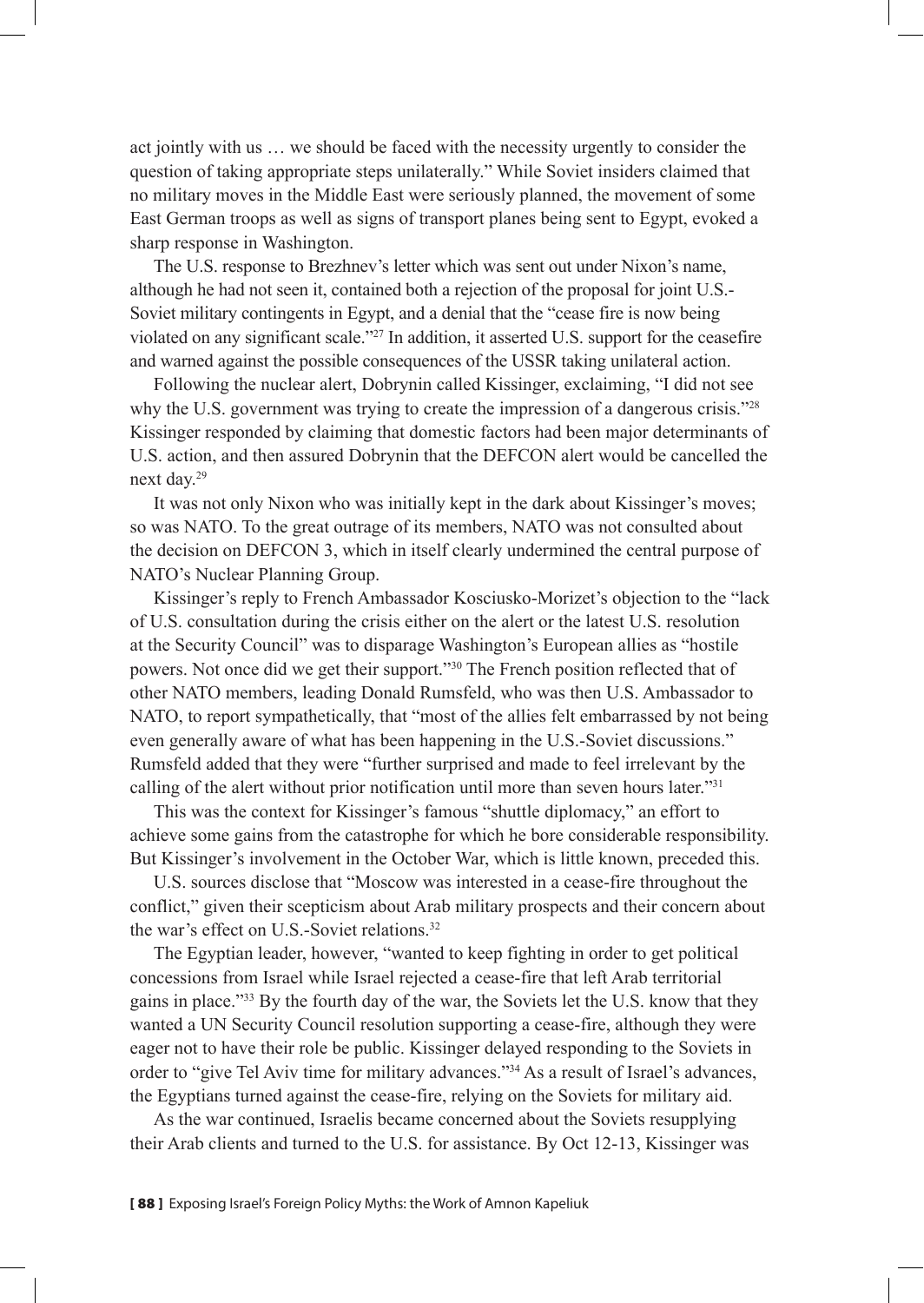receiving reports from Israel about the need for ammunition and decided to respond positively in order to make certain that Israel would be "going as a fierce force."35 When it became clear that U.S. civilian carriers were unwilling to get involved, "Nixon ordered a major U.S. military airlift to supply Israel."36 Two days later, with the Pentagon in charge, "seventeen flights a day were already scheduled with 25,000 tons of supplies approved for shipment."37

Kissinger's goal was to assure Israeli military superiority, Egyptian submission short of total defeat, and Soviet subordination and marginalization in the Middle East.

From this perspective, Nixon's effort to arrive at a Middle East settlement with the USSR was anathema to Kissinger who resented the President's interference as well as his intention to work with Moscow. According to National Security Archive sources, "Nixon believed that Moscow and Washington had to impose a settlement: to 'bring the necessary pressures on our respective friends.'"38 Such a policy would risk undermining Kissinger's own preference for "buying time for Israeli military advances."39

Kissinger maneuvered to allow the Israelis to keep fighting, while ostensibly supporting the cease-fire. He let the Israelis know that he would not object if they delayed the implementation of the cease-fire in order to improve their position, as in the case of the crisis over the encirclement of the Egyptian Third Army. Kissinger informed the Israeli Ambassador, Simha Dinitz, that "We would understand if Israelis felt they required some additional time for military dispositions."40 As to UN Resolution 338 (calling for a cease-fire and implementation of UN 242), "Kissinger gave the Israelis leeway in interpreting the cease-fire so they could gear-up military operations before it went into effect. He advised [Israeli PM Golda] Meir that if Israeli forces moved 'during the night while I'm flying' there would be no 'violent protests from Washington.'"41 The effect of the resulting Israeli violations of the ceasefire was not lost on the U.S. State Department, which revealed that Israel's massive violations of the cease-fire were directed at encircling Egypt's Third Army.42 Kissinger was reported to be wary of Israelis dealing Egypt a decisive blow and finishing off the Third Army, yet he assured the Israeli Prime Minister of continued U.S. military aid, "more Phantom jets and a military aid request totalling \$2.2 billion."43 Kissinger described U.S. objectives to Golda Meir as keeping the Arabs and the Soviets down; goals which he considered had been won by Israel and the U.S. It remained for the Arabs to face "objective reality" which obliged them "to talk to us," since a settlement of the conflict was possible only through Washington.<sup>44</sup>

As to the Arabs facing "objective reality," Egyptian President Sadat had long recognized its meaning and had turned away from the USSR in an effort to win U.S. support in a resolution of the conflict with Israel, to no avail.

In the aftermath of a war that Kapeliuk argues shattered the myths that had dominated Israeli policy toward the Arab world, a vocal opposition emerged within Israel bent on challenging and changing the status quo, in particular the role of Moshe Dayan, then coming under harsh criticism. Kissinger was rumoured to have intervened to arrest its course, facilitating the continuity in power of Israel's Labor Party hawks, chief among them the previously untouchable hero Dayan.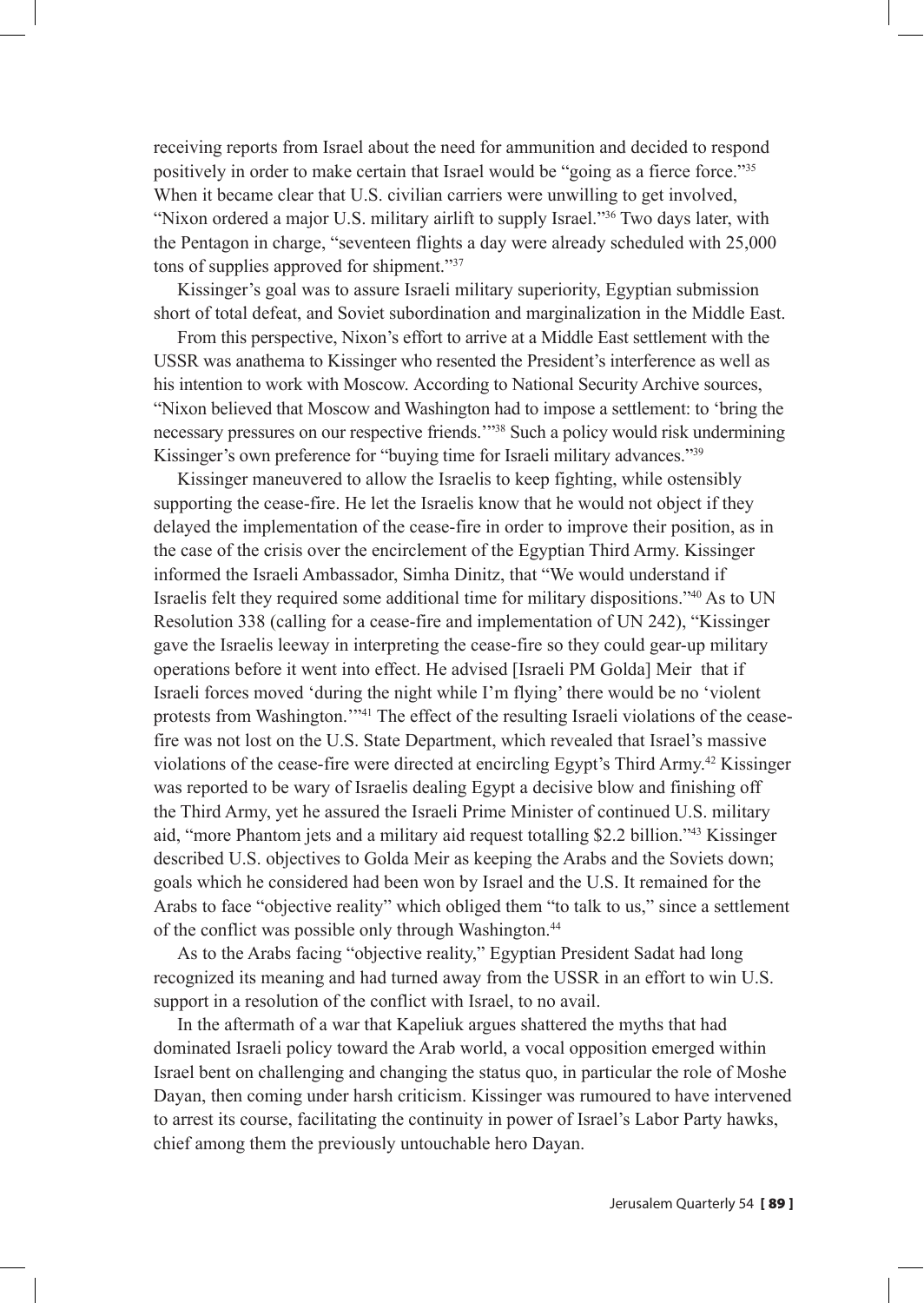Dayan's reluctant decision to accept demands for his resignation was reversed as a result of an alleged threat of a Syrian attack in the spring of 1974 that effectively bolstered his political immunity. These rumors of another war resulted in the mobilization of support for Dayan's appointment as Minister of Defense in the postwar regime of Golda Meir. But matters were not so straightforward. As Kapeliuk reports, there were continuing doubts as to the validity of the alleged Syrian threat and its source:

All eyes were now on Dr Henry Kissinger. According to the rumors that were widespread in political circles, it had been he who had taken care to 'plant' the information, because he feared that a government from which Dayan and maybe even Golda was absent would not dare to sign a separation-of-forces agreement with Syria, on which great hopes depended.<sup>45</sup>

The implications of such actions for Israelis who questioned the dominant myths propagated by Dayan and Meir and their cohorts were grim. They were no better for those calling for a different conception of Israel's future, one in line with the objective reality of Israel's 1967 occupation of Palestinian territory.

In 1978-9, a peace treaty was signed between Israel and Egypt at Camp David under President Carter's auspices, essentially accepting Sadat's rejected 1971 offer, but in harsher terms from the U.S.-Israeli perspective. The 1971 proposal, like others of the period, paid no attention to Palestinian national rights. As in UN 242, Palestinians were mentioned only as refugees. But through the 1970s, Palestinian nationalism had entered the international agenda, and by 1978-9, Israel was compelled to agree to a treaty that offered eventual autonomy to the Palestinians – though Israeli Prime Minister Menahem Begin made it clear that Israel would ignore it, and proceeded to do so.

The Camp David treaty is regularly portrayed as a diplomatic triumph. More accurately, the whole series of events should be seen as a diplomatic catastrophe. The rejection of Sadat's peace proposals in 1971 led to a devastating war and years of needless suffering, and finally to acceptance of the proposals that were offered in 1971 – though by then with at least formal recognition of Palestinian national rights. The U.S.-Israeli preference for expansion over security in 1971 may have been the most fateful decision in Israel's history, particularly because it persisted beyond, in fact until the present, contributing to Israel's unenviable status as "by far the most conflict-prone state in modern history."46

Kapeliuk concludes that for all its trauma and tragedy, the October 1973 war might still "be considered a positive chapter, [but] only if it conforms to the true needs of Israel's security, based on the lessons of this war." The record of the forty years that followed, and the circumstances of today, provide little basis for such hopes. "The idol of the status quo," which brought about near-terminal disaster forty years ago, is worshipped with renewed complacency today, and continues, as before, to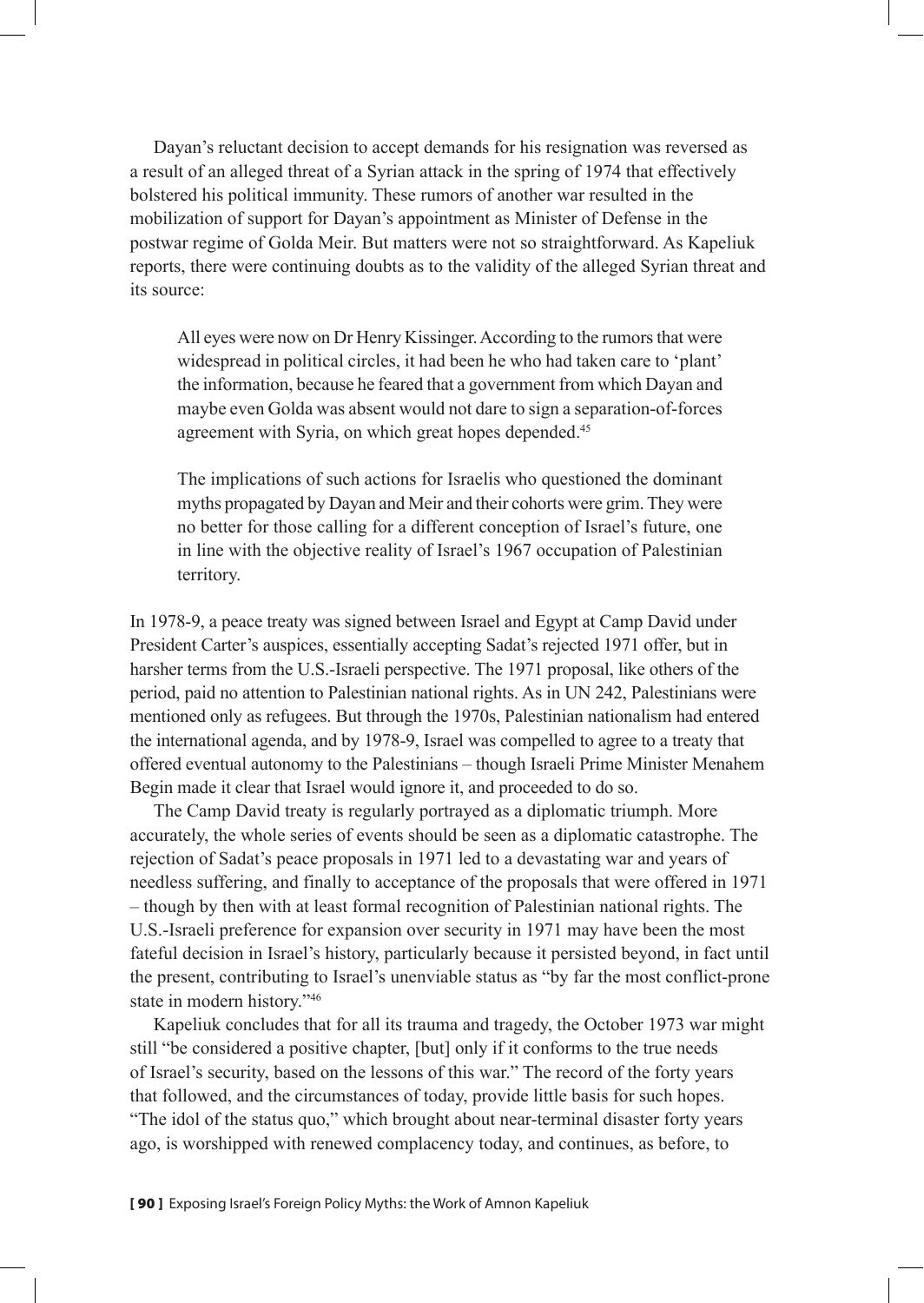"prevent Israel from presenting serious proposals, plans and initiatives for peace with the neighbouring states" and by now, crucially, the Palestinians with whom it must somehow share this troubled land.

As in Avi Paz's expose of the fraudulent peace claims that Israel allegedly offered Egypt and Syria after the 1967 war, so Amnon Kapeliuk dares to question Israeli policies justified in the name of peace, that have continued to subvert it.

*Noam Chomsky is a linguist, philosopher, cognitive scientist, political critic, and activist. He is an Institute Professor and Professor (Emeritus) in the Department of Linguistics and Philosophy at the Massachusetts Institute of Technology. He has published many books, including* Fateful Triangle: the United States, Israel and the Palestinians *(1983, 1999, 2003),* Middle East Illusions *(2003), and others dealing with the Middle East.*

*Irene Gendzier is Professor in the Department of Political Science at Boston University. Her publications include* Notes From the Minefield, United States Intervention in Lebanon and the Middle East, 1945-1958 *(1997, 1999, 2006), and forthcoming,* Dying to Forget: the Foundation of US Foreign Policy in the Middle East, 1945-1949, Oil, Palestine and Israel, *both from Columbia University Press.* 

## **Endnotes**

- 1 The following essay is offered as an introduction to Amnon Kapeliuk (Kapeliouk in French spelling), *Israël: la fin des mythes*  (Paris: A. Michel, 197), a work that exposed the dominant myths of Israel's foreign policy and urged a new look at Israel's relations with the Arab world. The myths Kapeliuk discusses have not been destroyed, either in Israel or in the U.S., where Kapeliuk's work, and the subjects he wrote about, remain largely unknown. Please note that references to Kapeliuk's book that appear in the essay refer to the as yet unpublished English translation done by Mark Marshall from the Hebrew edition. Mr. Marshall informs *Jerusalem Quarterly* that Amnon Kapeliuk wrote his book twice, in Hebrew and again in French. The French edition is not a translation of the Hebrew,
- 2 This and all subsequent quotations are from Mark Marshall's unpublished English translation of the Hebrew edition of Amnon Kapeliuk's *Israël: la fin des mythes.*
- 3 Ben-Ami, *Scars of War, Wounds of Peace: the Israeli-Arab Tragedy* (Oxford: Oxford University Press, 2006).
- 4 See Joyce and Gabriel Kolko, *The Limits of Power* (New York: Harper & Row, 1972). See also Aaron David Miller, *Search for Security* (Chapel Hill: University of North Carolina Press, 1980); Irvine Anderson, *Aramco, the United States and Saudi Arabia* (Princeton: Princeton University Press, 1981); Michael Stoff, *Oil, War and American Security* (New Haven: Yale University Press, 1980); David Painter, *Oil and the American Century* (Baltimore: Johns Hopkins University Press, 1986).
- 5 Zbigniew Brzezinski, *National Interest*, Winter 2003-4.
- 6 Irene Gendzier, *Notes from the Minefield* (New York: Columbia University Press, 1997), 24.
- 7 On Britain's record, see Mark Curtis, *Secret Affairs: Britain's Collusion with Radical Islam* (London: Serpent's Tail, 2010)*.* On the U.S. role, see Robert Dreyfuss, *Devil's Game: How the United States Helped Unleash Fundamentalist Islam* (New York: Metropolitan Books, 2005).
- 8 Irene Gendzier, "Why the U.S. Recognized Israel," Israel Occupation Archive, 9 November 2011.